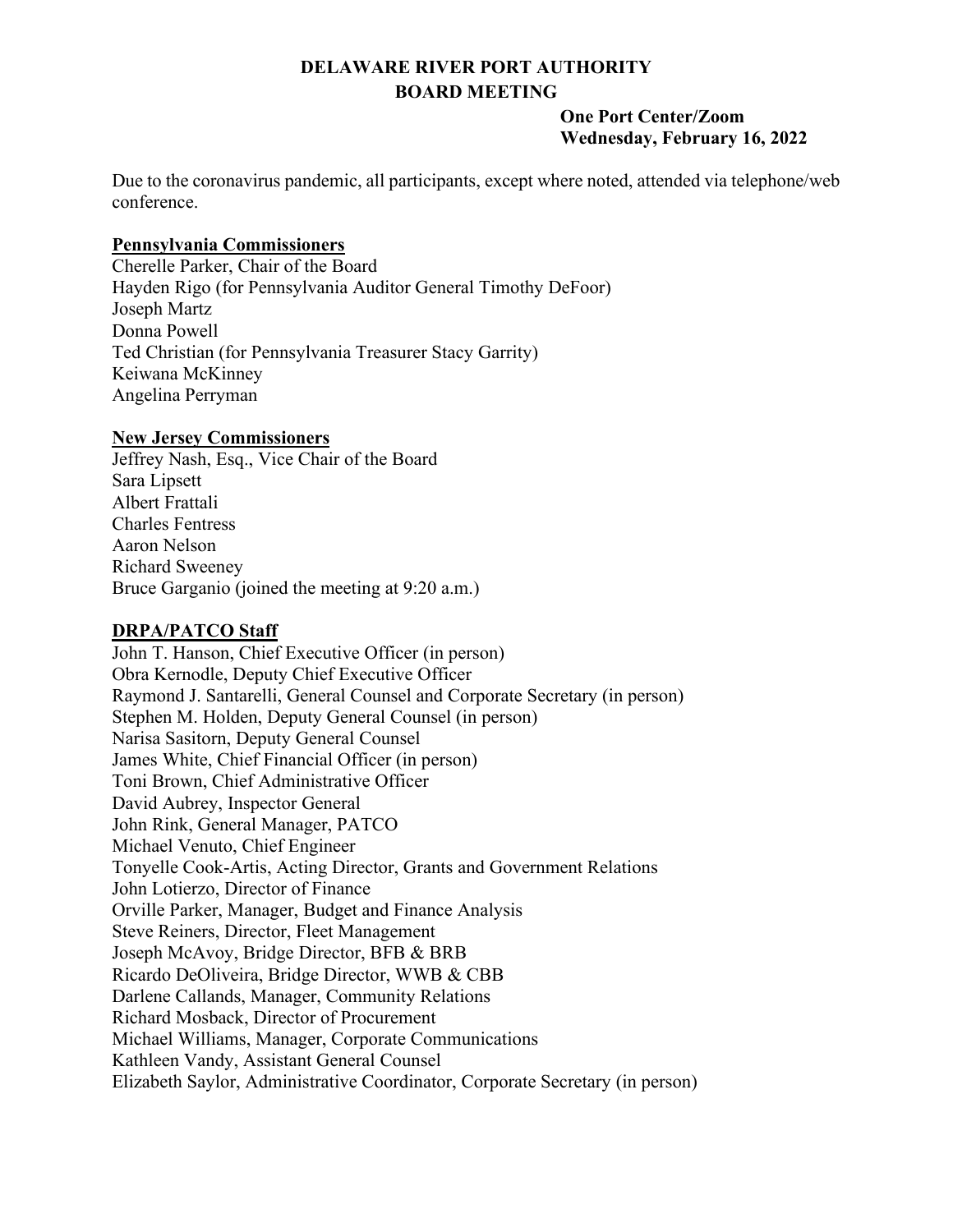## **Others Present**

Janice Venables, Associate Counsel, New Jersey Governor's Authorities Unit Mustafa Rashed, Board Liaison, Bellevue Strategies Christopher Gibson, NJ Counsel, Archer & Greiner, P.C. Alan Kessler, PA Counsel, Duane Morris, LLP

#### **OPEN SESSION**

## **Notice**

The Corporate Secretary announced that pursuant to its by-laws public notice of this meeting of the DRPA Board of Commissioners had been given by posting proper notice in the lobby at One Port Center and by issuing proper notice to the public and news media. The Secretary also noted that, due to the ongoing pandemic, the public was not allowed inside the One Port Center building but had been invited to attend via telecast and to submit any questions or comments electronically prior to the meeting.

## **Roll Call**

Chairwoman Parker called the meeting to order at 9:06 a.m. and asked that the Corporate Secretary call the roll. The following Commissioners were present, constituting a quorum: Chairwoman Parker, Vice Chairman Nash, Powell, Fentress, Rigo, Sweeney, Christian, Perryman, Frattali, Lipsett, Nelson, McKinney, Martz and Garganio.

Chairwoman Parker opened the Meeting with the following remarks:

"I would like to start by saying good morning to all of Commissioners. It is good to be back in your company for another meeting and I hope everyone is well. I want to begin this month's meeting by taking a moment to formally recognize Black History Month. CEO Hanson shared a statement to all DRPA and PATCO employees this month. I want to express my appreciation for the historical overview that was provided in his statement and for taking the time to share his message with all of us. This month's Board meeting is important to me for another reason, as it marks a key anniversary for me. Tomorrow, February 17, 2022, marks my one year of service as Chair of the DRPA and PATCO Boards. I must say time has flown by. I recently read an article about what leads to success of an organization's board. The article stated that the key to having an effective board is simple: having great board members. I know that it is a relatively simple statement, but it is so very true. I am grateful to be in the virtual company of a great team of board members. The article went on to say what we all know to be true: good board members understand and execute their basic responsibilities, but exceptional board members go beyond the basics. I called one of our fellow commissioners and said that is what the DRPA and PATCO have - exceptional board members who are intentional and thoughtful and attentive in their approach to their service. Without a shadow of a doubt, this board is comprised of all exceptional leaders. Each understand the business of the DRPA and PATCO and the unique challenges that both entities face. You never shy away from asking the right questions during committee and board meetings. You always exercise outstanding judgement. You engage meaningfully and appropriately with the CEO and members of the executive staff and management team. You listen actively and intentionally; and to the people who think these two things are light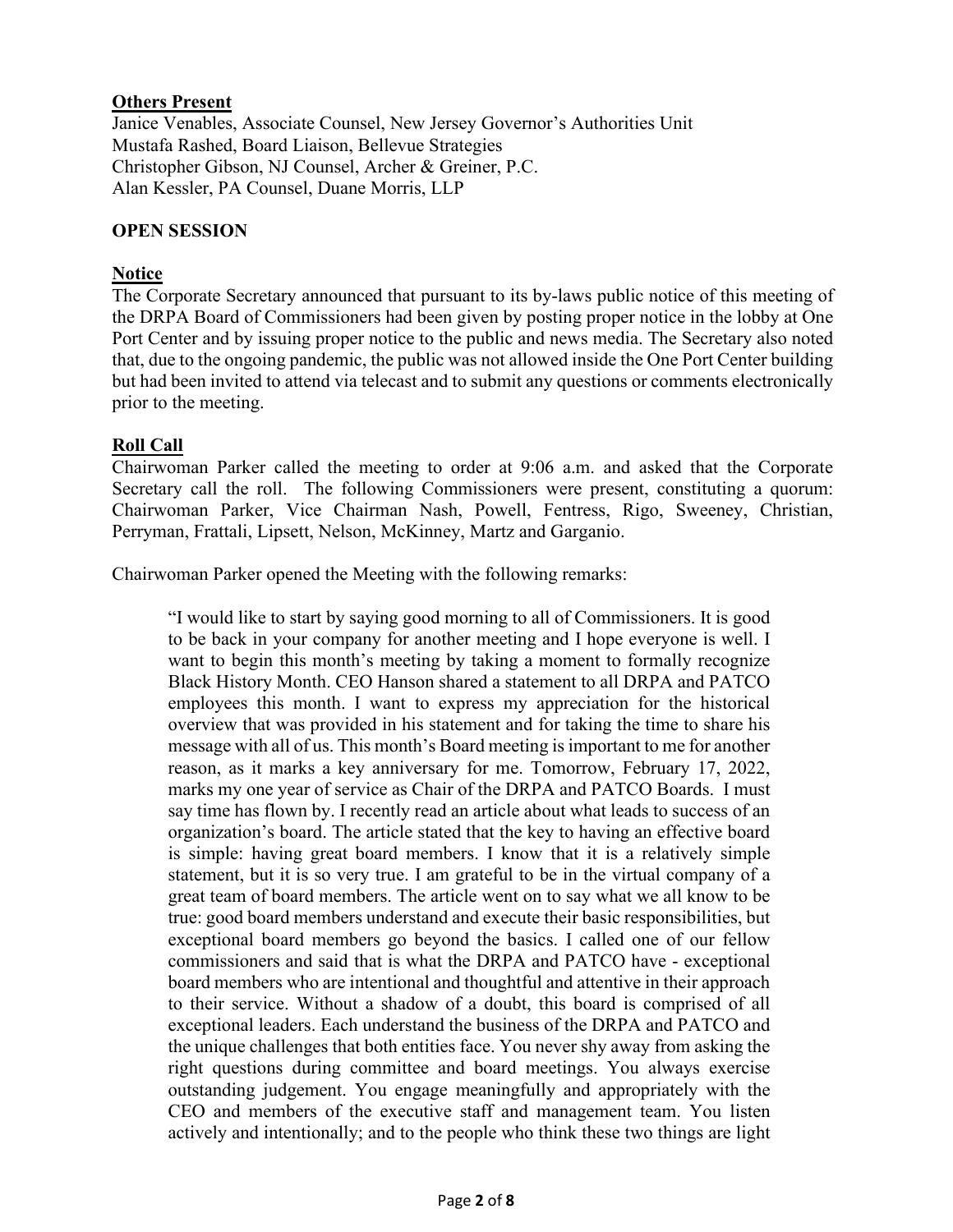weight, believe it or not that is what lots of others get wrong. You also understand the board's role and the balance necessary to challenge and offer guidance to the CEO and management team where appropriate skillfully and structurally. I know I have thanked each of you in the past for your contributions and leadership over this past year, but I firmly believe that you cannot thank people enough for their efforts. This organization would not be where it is today if not for your individual and collective commitment to excellence. I want you to know that I am keenly aware that with a different group of colleagues, my journey leading this board could have been very different. So, I want to thank you for the support over the past year and the respectful way we have always conducted the business of the DRPA and PATCO during my tenure as Chair. I do not take any of it lightly."

Commissioner Martz thanked Chairwoman Parker for her leadership. He stated that she has done a great job and that without her leadership we would not be able to achieve these goals.

Commissioner Powell added that she concurred with Commissioner Martz's remarks and said that the board is very fortunate to have Chairwoman Parker as its leader.

Vice Chairman Nash added that he agrees with Commissioner Martz and Commissioner Powell's remarks. He stated that he has served with many Chairs, including two (2) Governors, and he can honestly say that Chairwoman Parker has been an outstanding leader of this organization. He said he knows that he speaks on behalf of all the Commissioners when he says that we are proud and honored to have her serve as the Chairwoman of this Board.

CEO Hanson added that the Executive team and the entire staff of the DRPA and PATCO are very grateful for Chairwoman Parker's leadership, along with that of Vice Chairman Nash and the Commissioners. He said that under the leadership of this Board we have made great strides and accomplished great things and we are grateful for the Board's leadership.

#### **Public Comment**

Corporate Secretary Santarelli reported that staff reviewed the designated Public Comment email and voicemail accounts and there were no items for Public Comment.

## **Report of the Chief Executive Officer**

CEO Hanson then stated that the CEO Report stood as previously submitted. Commissioner Sweeney moved to approve the CEO's Report and Commissioner Martz seconded the motion. All Commissioners in attendance voted to approve the CEO's Report. The motion carried.

#### **Report of the Chief Financial Officer**

CFO White stated that his Report stood as previously submitted. He highlighted that at the end of 2021 the toll revenues were expected to be around \$300 million but that we were able to contain our costs significantly and achieve \$303 million in bridge toll revenue, as audited. He said that while we are still below our 2019 audited numbers, we are at 90% of the pre-Covid numbers.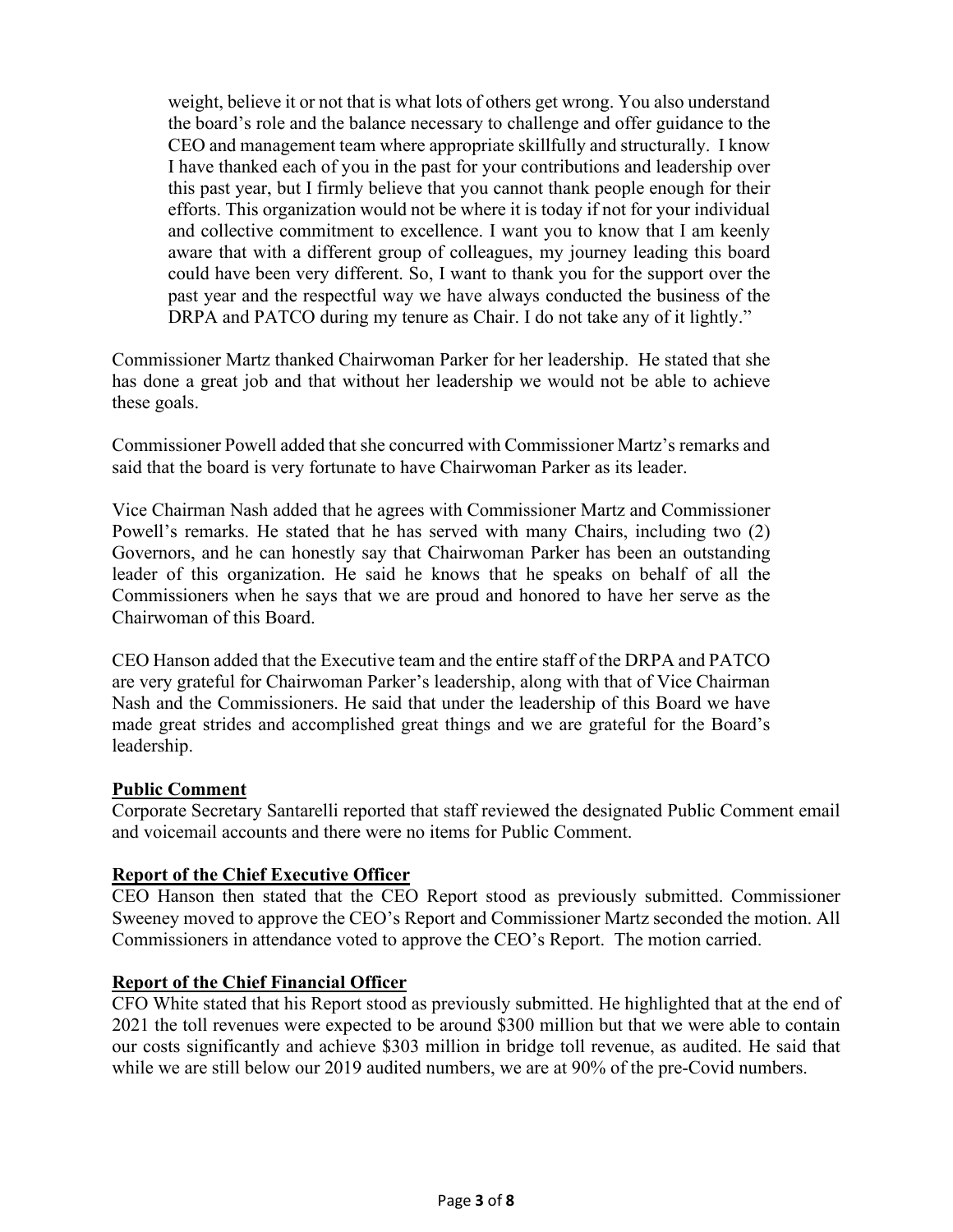# **Approval of the January 19, 2022 DRPA Board Meeting Minutes**

Chairwoman Parker stated that the Minutes of the January 19, 2022 DRPA Board Meeting were previously provided to the Governors of New Jersey and Pennsylvania and to the DRPA Commissioners. There were no comments or corrections. Commissioner Fentress moved to approve the Minutes and Commissioner Sweeney seconded the motion. All Commissioners in attendance voted in the affirmative to approve the Minutes as submitted. The motion carried.

# **Receipt and Filing of the List of Previously Approved Payments and List of Previously Approved Purchase Orders and Contracts covering the Month of January 2022.**

Chairwoman Parker stated that the Lists of Previously Approved Payments and Previously Approved Purchase Orders and Contracts covering the month of January 2022 were previously provided to all Commissioners. There were no questions or comments. Commissioner Sweeney moved to receive and file the lists and Commissioner Frattali seconded the motion. All Commissioners in attendance voted in the affirmative. The motion carried.

#### **Approval of Operations & Maintenance Committee Meeting Minutes of February 1, 2022**

Chairwoman Parker stated that the Minutes of the February 1, 2022 Operations & Maintenance Committee Meetings were previously provided to all Commissioners. There were no comments or corrections. Commissioner Fentress moved to approve the Minutes and Commissioner Nelson seconded the motion. All Commissioners in attendance voted in the affirmative to approve the Minutes as submitted. The motion carried.

## **Adoption of Resolutions Approved by the Operations & Maintenance Committee on January 4, 2022**

Chairwoman Parker stated that there were eleven (11) Resolutions from the January 4, 2022 Operations & Maintenance Committee Meeting for consideration.

Chairwoman Parker asked Chief Engineer Venuto to present the following nine (9) Summary Statements and Resolutions together:

## **DRPA-22-012 Contract No. PATCO-72-2020, Center Tower Pump Room Rehabilitation.**

Chief Engineer Venuto presented Summary Statement and Resolution No. DRPA-22-012 seeking Board authorization to negotiate a construction contract with JPC Group to perform the construction services for the center tower pump room rehabilitation project, in an amount not to exceed \$1,851,812.00.

## **DRPA-22-013 Contract No. BF-60-2020, Benjamin Franklin Bridge Deck Overlay and Approaches.**

Chief Engineer Venuto presented Summary Statement and Resolution No. DRPA-22-013 seeking Board authorization to execute a construction contract with A.P. Construction, Inc. to perform full depth pavement repairs on specified portions of the Benjamin Franklin Bridge and make signing and pavement improvements, in the amount of \$5,196,908.00.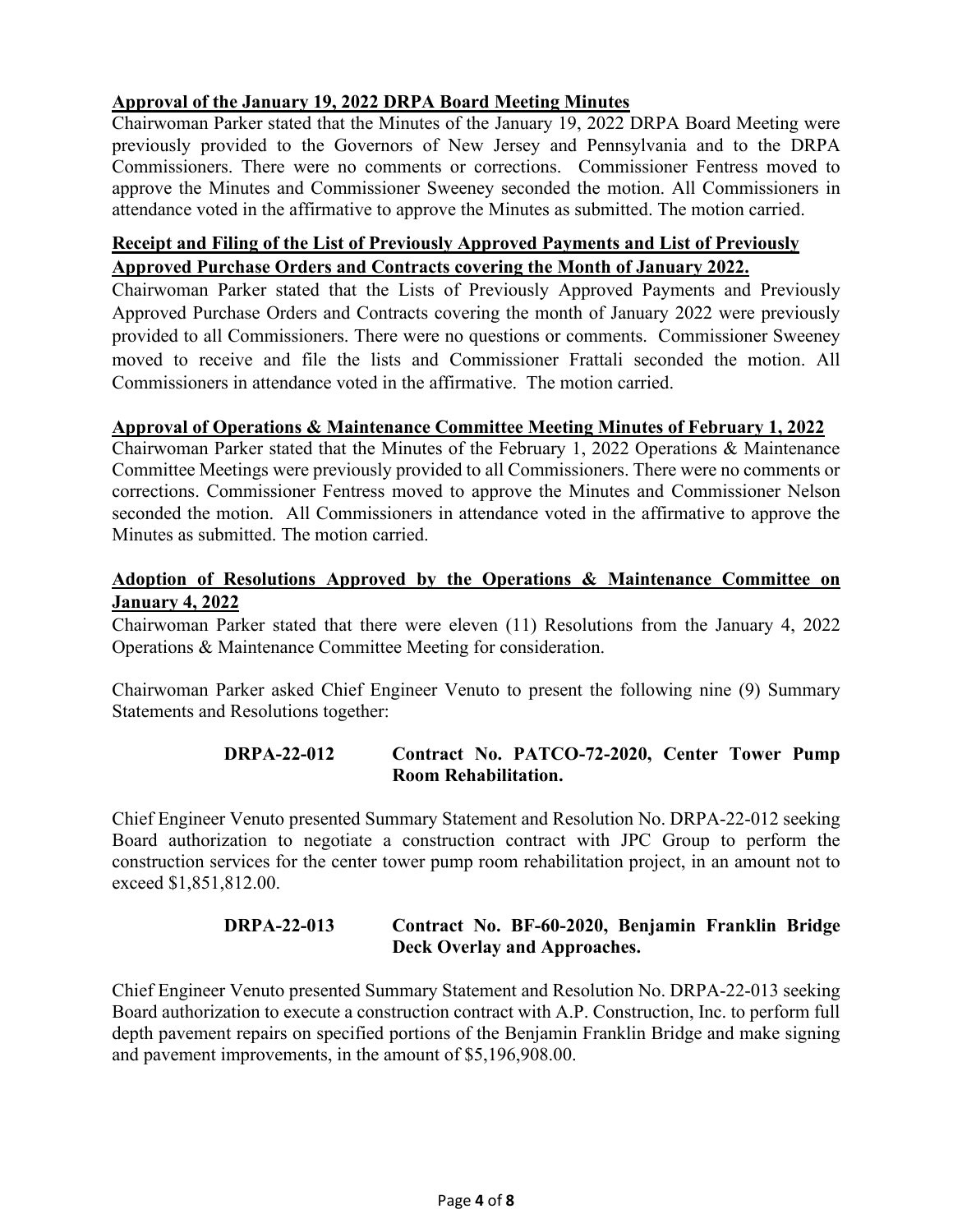#### **DRPA-22-014 Program Management Services for Capital Improvement Projects.**

Chief Engineer Venuto presented Summary Statement and Resolution No. DRPA-22-014 seeking Board authorization to negotiate agreements with AECOM Technical Services, Inc., HNTB Corporation, Jacobs Engineering Group, Inc. Remington & Vernick Engineers, and WSP USA Inc. to provide Program Management Services for Capital Improvement Projects, in an amount not to exceed \$3,000,000.00, in aggregate. The contracts will be for up to three years with the option in favor of DRPA for one additional year.

## **DRPA-22-015 Professional Services for 2022 Biennial Inspection of the Ben Franklin Bridge.**

Chief Engineer Venuto presented Summary Statement and Resolution No. DRPA-22-015 seeking Board authorization to negotiate an agreement with WSP to provide engineering services required to perform the 2022 Biennial Inspection of the Ben Franklin Bridge, in an amount not to exceed \$1,032,959.09.

## **DRPA-22-016 Professional Services for 2022 Biennial Inspection of the Walt Whitman Bridge.**

Chief Engineer Venuto presented Summary Statement and Resolution No. DRPA-22-016 seeking Board authorization to negotiate an agreement with ATANE to provide engineering services required to perform the 2022 Biennial Inspection and re-rating of the Walt Whitman Bridge, in an amount not to exceed \$1,477,129.00.

# **DRPA-22-017 Professional Services for 2022 Biennial Inspection of the Commodore Barry Bridge.**

Chief Engineer Venuto presented Summary Statement and Resolution No. DRPA-22-017 seeking Board authorization to negotiate an agreement with AECOM Corporation to provide engineering services required to perform the 2022 Biennial Inspection of the Commodore Barry Bridge, in an amount not to exceed \$1,050,301.04.

## **DRPA-22-018 Professional Services for 2022 Biennial Inspection of the Betsy Ross Bridge.**

Chief Engineer Venuto presented Summary Statement and Resolution No. DRPA-22-018 seeking Board authorization to negotiate an agreement with HNTB to provide engineering services required to perform the 2022 Biennial Inspection of the Betsy Ross Bridge, in an amount not to exceed \$940,550.00.

## **DRPA-22-019 Professional Services for 2022 Biennial Inspection of PATCO.**

Chief Engineer Venuto presented Summary Statement and Resolution No. DRPA-22-016 seeking Board authorization to negotiate an agreement with Remington & Vernick Engineers to provide engineering services required to perform the 2022 Biennial Inspection of PATCO, in an amount not to exceed \$817,450.00.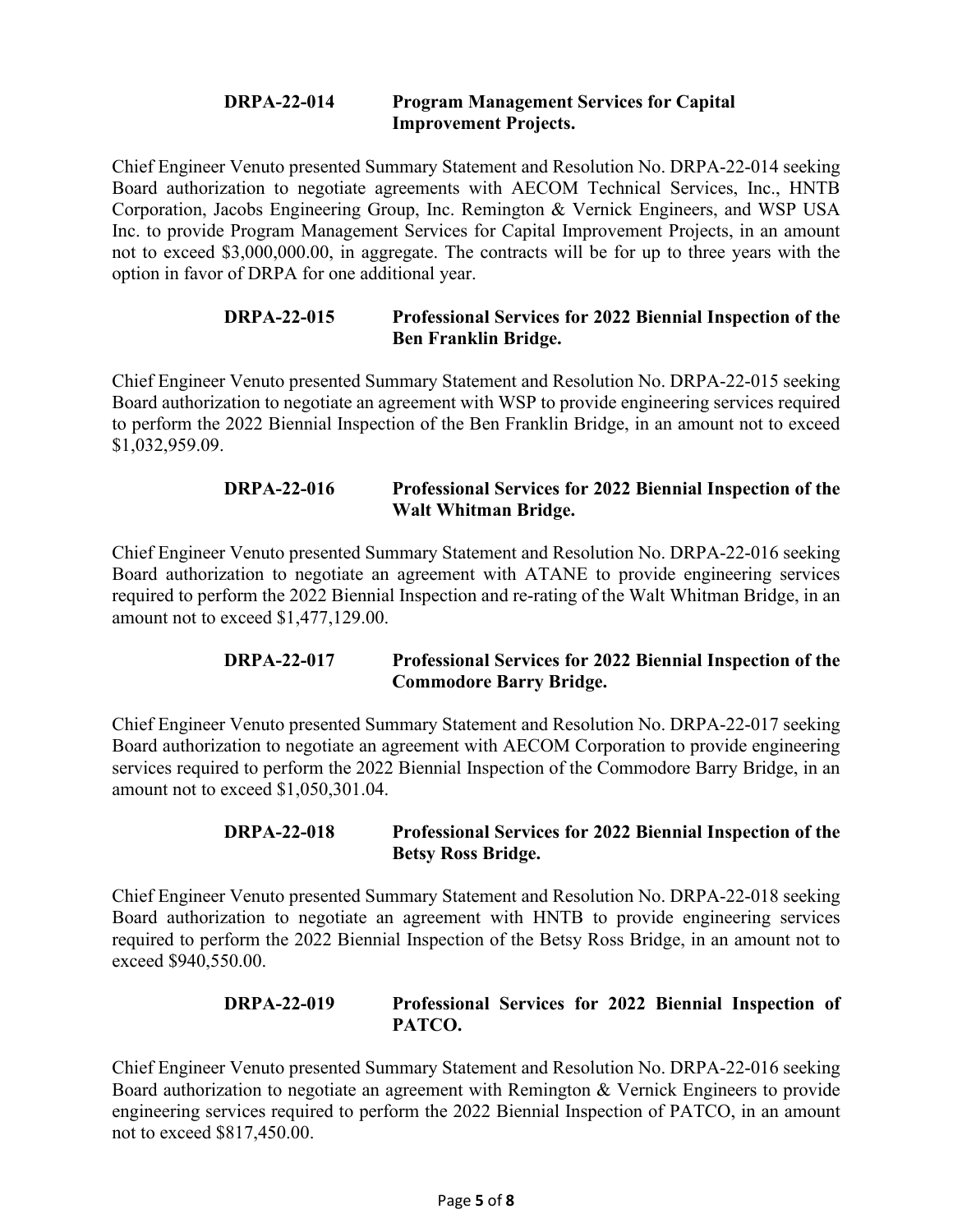## **DRPA-22-020 Capital Project Contract Modifications.**

Chief Engineer Venuto presented Summary Statement and Resolution No. DRPA-22-020 seeking Board authorization for the execution of contract modifications to certain contract(s) for Authority Capital project(s) and that the Board amend the 2022 Capital Budget to include the increase in contract amount(s) being requested. The modification at issue is an additional \$93,700.00 for Design Services for the Commodore Barry Bridge Structural Rehabilitation Phase 2 Project, with Modjeski and Masters, Inc. as consultant.

Chairwoman Parker inquired whether Commissioners had any questions for staff concerning Resolutions DRPA-22-012, DRPA-22-013, DRPA-22-014, DRPA-22-015, DRPA-22-016, DRPA-22-017, DRPA-22-018, DRPA-22-019 and DRPA-22-020. There were no questions. Commissioner Garganio moved to adopt Resolution Nos. Resolutions DRPA-22-012, DRPA-22- 013, DRPA-22-014, DRPA-22-015, DRPA-22-016, DRPA-22-017, DRPA-22-018, DRPA-22- 019 and DRPA-22-020 and Commissioner Martz seconded the motion. Commissioner Christian abstained from voting on Resolutions DRPA-22-017 and DRPA-22-019. All other Commissioners in attendance voted in the affirmative to adopt the Resolution. The motion carried and the Board adopted the Resolutions.

#### **DRPA-22-021 FHWA/NJ DOT Walt Whitman Bridge NJ Corridor Resurfacing.**

Acting Director of Government Relations Cooke-Artis presented Summary Statement and Resolution No. DRPA-22-021 seeking Board authorization to apply for and receive grant funding through the Federal Highway Administration (FHWA) Quick Obligation round utilizing local Surface Transportation Block Grant Program (STBGP-Phila) funds, in the amount of \$1,800,000.00. This grant funding will be used for the Walt Whitman Bridge NJ Corridor Resurfacing Project. Chairwoman Parker inquired whether Commissioners had any questions for staff concerning the Resolution. There were no questions. Commissioner Powell moved to adopt Resolution No. DRPA-22-021 and Commissioner Frattali seconded the motion. All Commissioners in attendance voted in the affirmative to adopt the Resolution. The motion carried and the Board adopted the Resolution.

#### **DRPA-22-022 Auto Parts Contract for DRPA and PATCO.**

Director of Fleet Management Reiners presented Summary Statement and Resolution No. DRPA-22-022 seeking Board authorization to negotiate a one (1) year contract with National Auto Parts Association (NAPA) for the purchase of aftermarket automotive parts for DRPA and PATCO fleet operations, in an amount not to exceed \$145,000.00, in the aggregate. The aftermarket automotive parts will be purchased utilizing the SourceWell Contract No. 32521-GPC. Chairwoman Parker inquired whether Commissioners had any questions for staff concerning the Resolution. There were no questions. Commissioner Fentress moved to adopt Resolution No. DRPA-22-022 and Commissioner Sweeney seconded the motion. All other Commissioners in attendance voted in the affirmative to adopt the Resolution. The motion carried and the Board adopted the Resolution.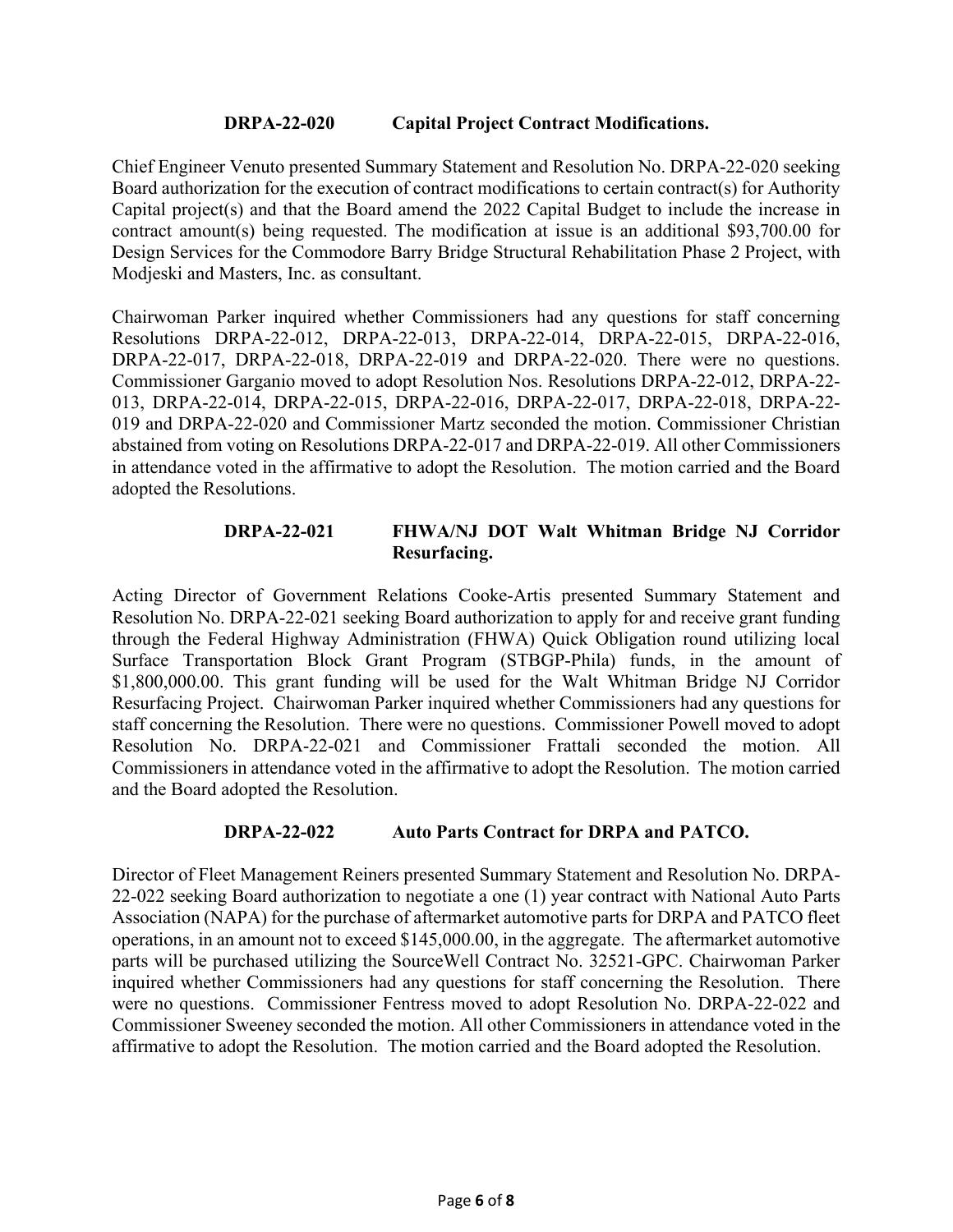# **Approval of Finance Committee Meeting Minutes of February 2, 2022**

Chairwoman Parker stated that the Minutes of the February 2, 2022 Finance Committee Meeting were previously provided to all Commissioners. There were no comments or corrections. Commissioner Sweeney moved to approve the Minutes and Commissioner Frattali seconded the motion. All Commissioners in attendance voted in the affirmative to approve the Minutes as submitted. The motion carried.

#### **Adoption of Resolutions Approved by the Finance Committee on February 2, 2022**

Chairwoman Parker stated that there was one (1) Resolution from the February 2, 2022 Finance Committee Meeting for consideration.

# **DRPA-22-011 Toll System Hardware and Software Maintenance Service Agreement.**

Chief Operating Officer Hicks presented Summary Statement and Resolution No. DRPA-22-011 seeking Board authorization to extend the negotiated agreement with TransCore, Inc. for the continued maintenance of the toll collection system, the electronic toll collection (ETC) system's violation enforcement system (VES), and the related Scalable Automatic Toll System (SATS) which provides the audit and reporting functions related to the Authority's toll lane traffic revenue, in an amount not to exceed \$1,953,264.00 for two (2), one (1) year extensions. Chairwoman Parker inquired whether Commissioners had any questions for staff concerning the Resolution. There were no questions. Commissioner Martz moved to adopt Resolution No. DRPA-22-011 and Commissioner Garganio seconded the motion. All Commissioners in attendance voted in the affirmative to adopt the Resolution. The motion carried and the Board adopted the Resolution.

#### **Citizens Advisory Committee Report**

CAC member Alan Becker gave the Citizens Advisory Committee Report.

#### **Unfinished Business**

There were no Unfinished Business items.

#### **New Business**

Chairwoman Parker announced two (2) New Business for consideration**:**

## **DRPA-22-023 Authorization for DRPA to Execute Change Orders #26 & #27 Amending the Services Contract Between NJ E-ZPass Group Agencies and Conduent State and Local Solutions.**

Chief Financial Officer White presented Summary Statement and Resolution No. DRPA-22-023 seeking Board authorization for staff to execute Change Orders #26 and #27 as an amendment to the existing Services Contract between the NJ E-ZPass Group Agencies and Conduent State and Local Solutions, in the amount of \$407,806.00 for Change Order #26 and \$1,406.00 for Change Order #27, for a total amount of \$409,212.00. Chairwoman Parker inquired whether Commissioners had any questions for staff concerning the Resolution. Commissioner Powell inquired whether it would be necessary to present these change orders in separate Summary Statements and Resolutions to provide for better tracking of expenditure. CFO White and General Counsel Santarelli stated that it was not necessary, and the Board could proceed. Commissioner Fentress moved to adopt Resolution No. DRPA-22-023 and Commissioner Powell seconded the